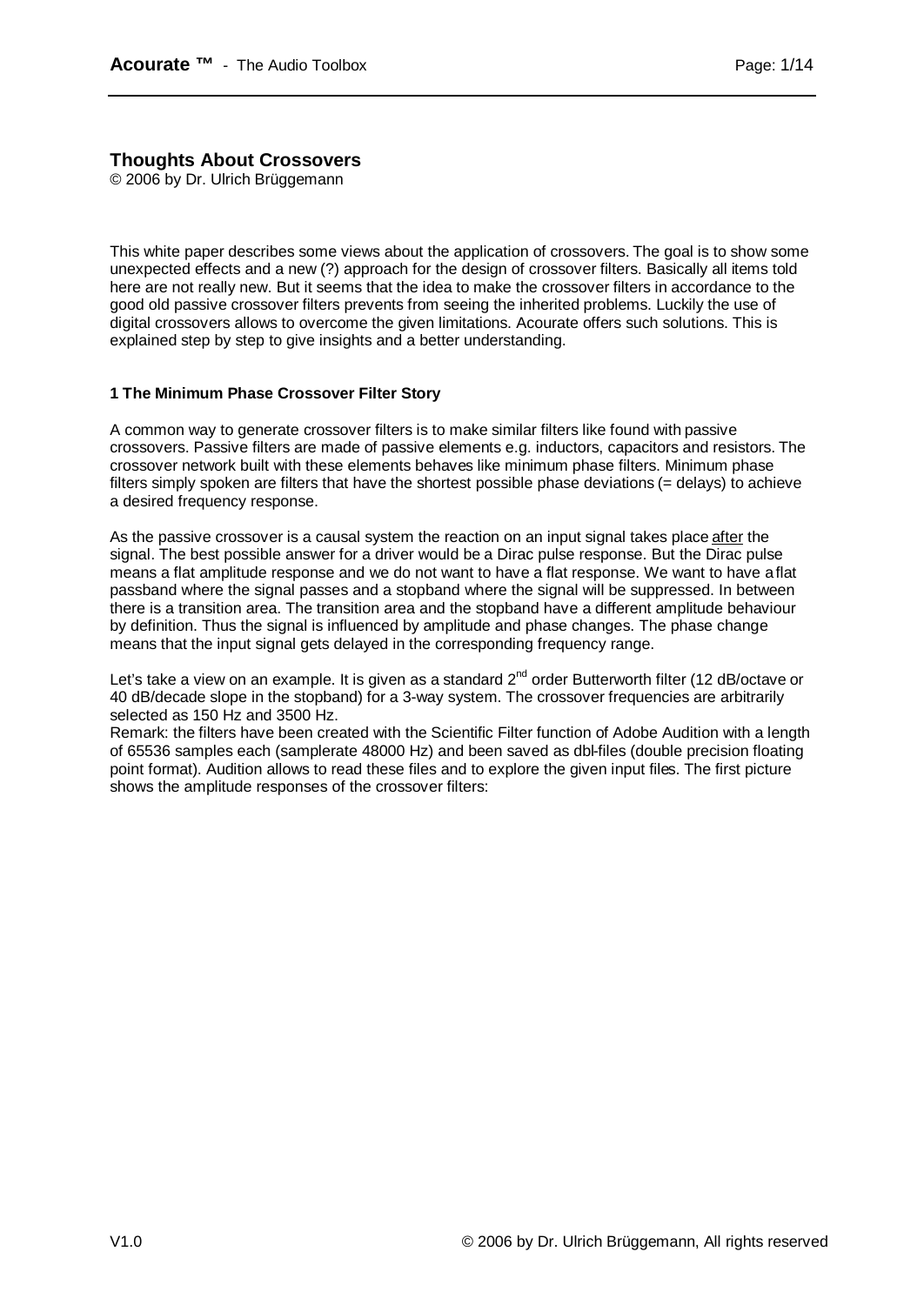

Fig. 1 Amplitude response of a Butterworth  $2^{nd}$  order crossover filter with lowpass 150 Hz, bandpass 150 Hz/3500 Hz and highpass 3500 Hz

The filters cross at the crossover frequencies at the -6 dB point. (Remark: The reason for the slope deviation at the right side of the bandpass is given by Adobe Audition !)

Now let's have a look on the time domain signals of the filters as created by Adobe Audition. Acourate allows the display of both time and frequency domain. It is possible to load and view 6 independant signals. The graph for each curve can be switched on/off by the appropriate checkboxes. The next picture shows the behaviour of the lowpass time domain signal.



Fig. 2 Lowpass pulse response (minphase Buttherworth  $2<sup>nd</sup>$  order 150 Hz)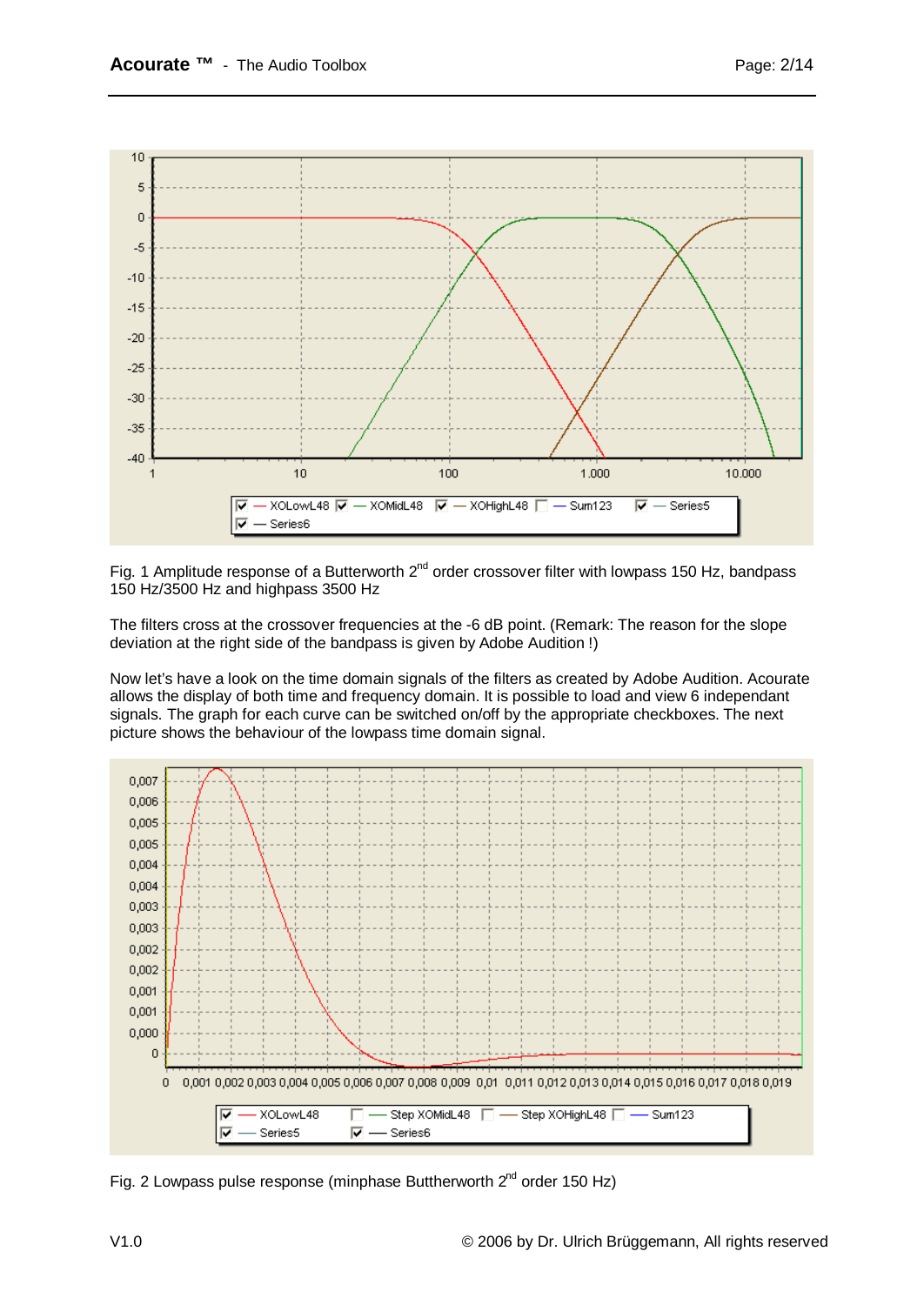The signal has a max. value of 0.0068 at sample 74 (shown by Acourate at the right side of the graph. Therefore the curve has to be selected by the Active Curve radiobuttons). Sample 74 means a time of  $74/48000 = 1.54$  ms.

What about the bandpass behaviour? It is shown in the next picture:



Fig. 3 Bandpass pulse response (minphase Buttherworth  $2^{nd}$  order 150 Hz/3500 Hz)

Acourate tells us that the max. value is 0.1459 at sample 3. The peak is at a different position.

And finally we look at the highpass curve: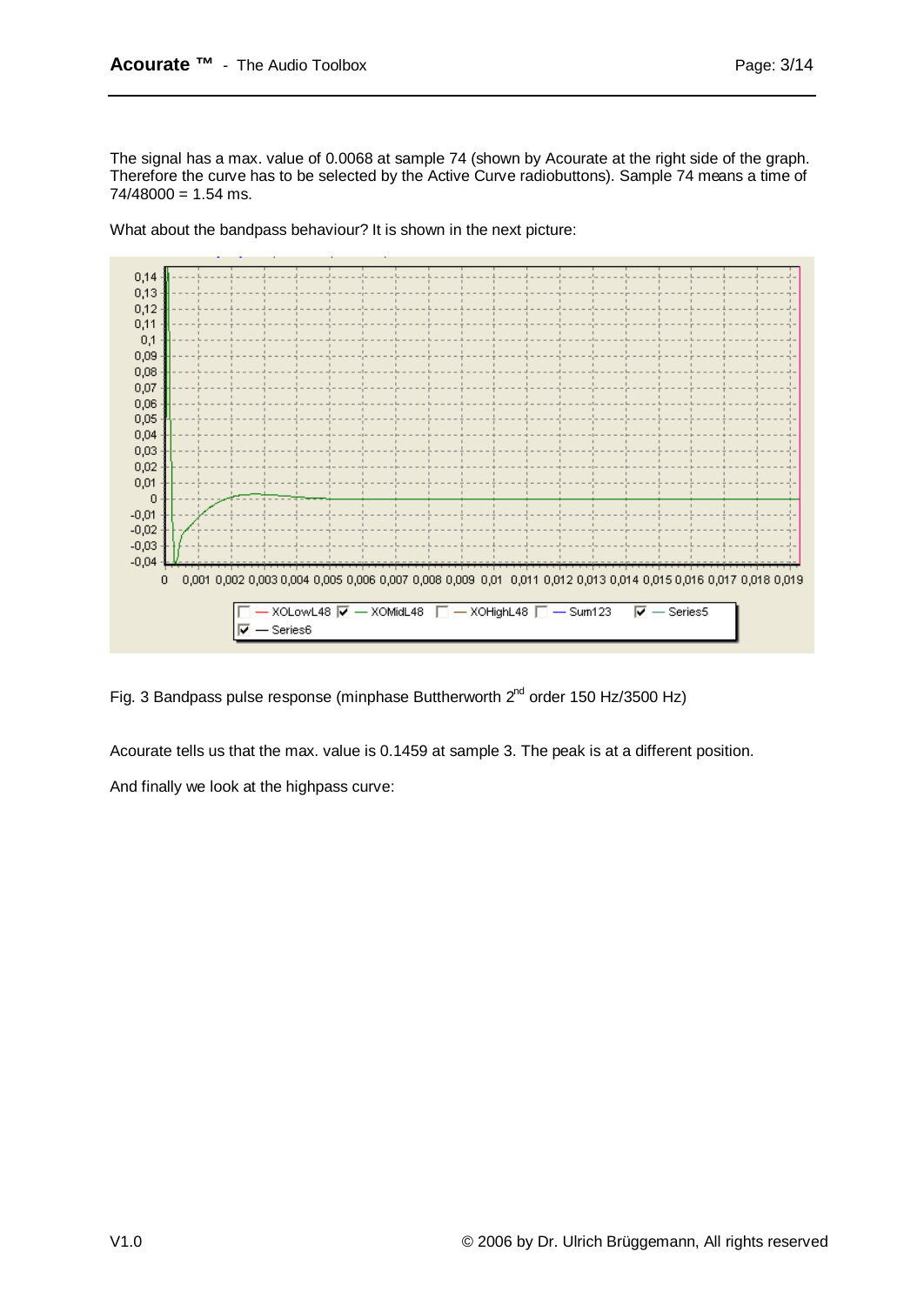

Fig. 4 Highpass pulse response (minphase Buttherworth  $2^{nd}$  order 3500 Hz)

The highpass peak has the value 0.6542 at sample 0. We can see that the three filters have their peaks at different times. All filters start at the time 0 but the reaction takes place at different times. For a better comparison the time axis of the three curve graphs is left unchanged.

Now let us assume that we have the best available speaker drivers. They are SO GOOD that their behaviour is described by our ideal Dirac pulse. This thought experiment allows us to study the response of the speaker where the crossover filters define the overall answer. The crossover filter response determines the result for each driver and the sum of the filters determines the speaker response. We can simply add by Acourate the three time domain signals to get the sum. And by selecting the step response checkbox of the sum curve we get a display that corresponds to the often published curves in audio magazines as a part of a speaker review: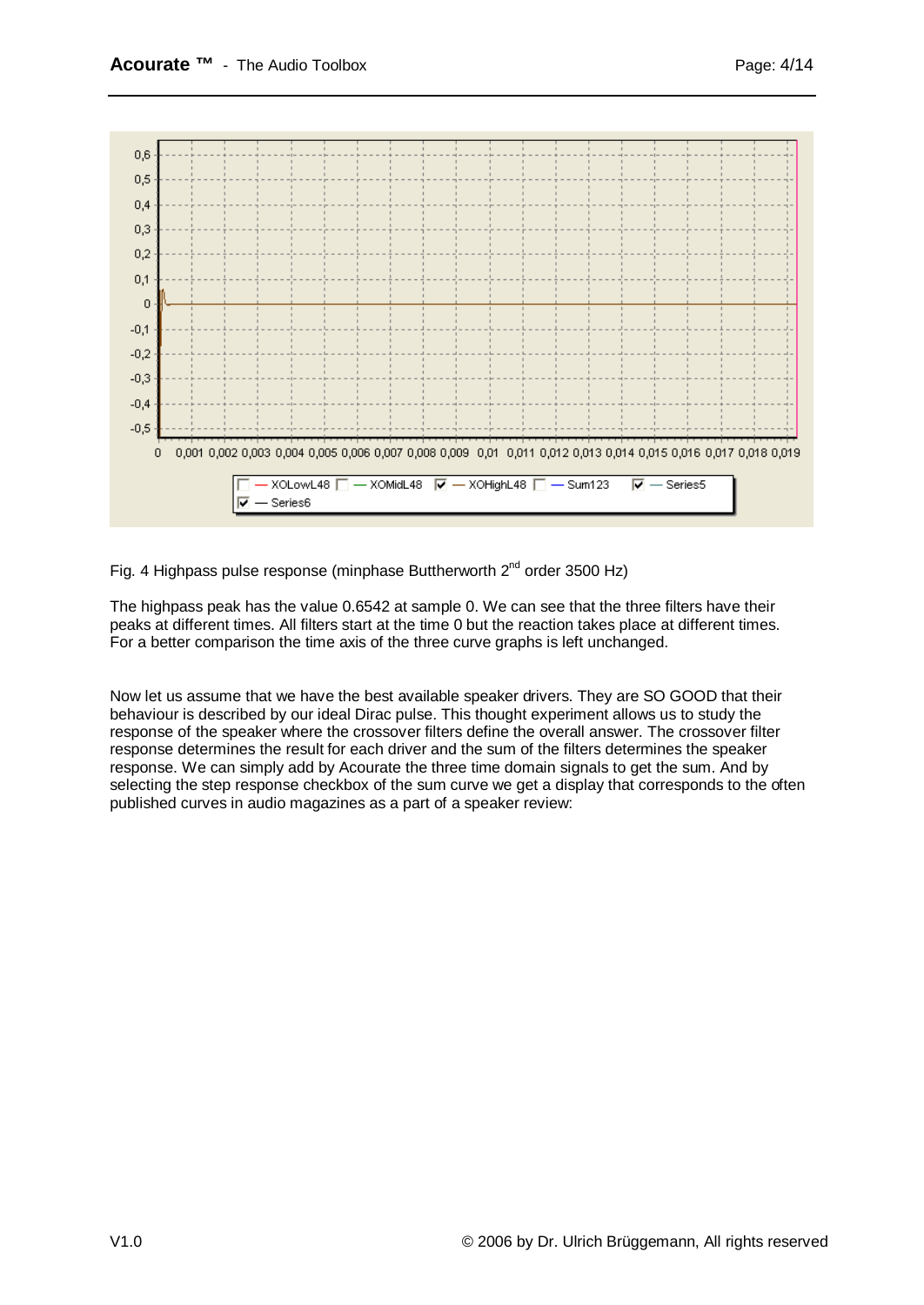



Let us study the behaviour of the step response. First comes the tweeter (ideal tweeter + real highpass), then the mid driver (ideal midrange driver + real bandpass) and with a delay of about 6 ms the reaction of the woofer (ideal woofer + real lowpass).

It is important to understand what is happening here. Even in the case that we have our assumed ideal speaker drivers the resulting step response is determined by the minimum phase crossover filters. We can also suspect that the well-known and often published step response curves are also a result of the applied passive crossovers.

If a passive crossover is substituted by a digital crossover but the design is following the standard minphase definition then we will get NO IMPROVEMENT.

To understand a little more about the minphase behaviour let us explore a crossover of higher filter order e.g. the same Butterworth filter but instead of order 2 now with order 20. What is predictable anyway is a longer delay with higher filter orders. The more steep the slope is the longer is the filter length or simply spoken the more delay is given. This we can see in the picture 6. Doesn't the step response look really bad? No wonder why people with sensitive ears tend to prefer very low crossover filter orders. Please also not that the woofer now instead of 6 ms ( $2^{nd}$  order) reacts at 14 ms !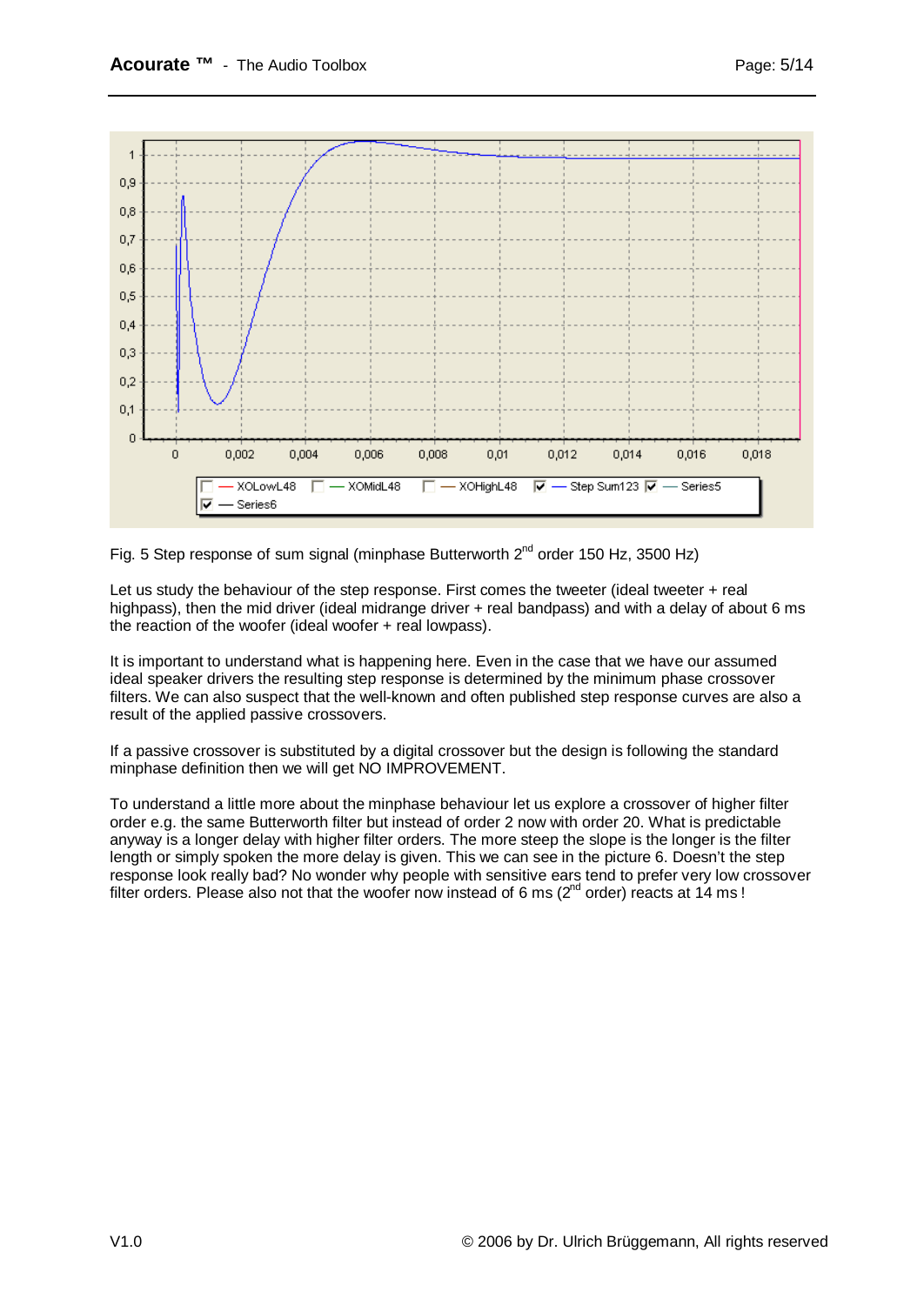

Fig. 6 Step response of sum signal (minphase Butterworth  $20<sup>th</sup>$  order 150 Hz, 3500 Hz)

We can definitely see with the higher order minphase filter that we have to expect different expanded delays for different frequencies. And we can consider this as a serious time distortion.

Is the time distortion the only bad effect? No, for example let us take a view on the amplitude response of the sum signal of the 2<sup>nd</sup> order Butterworth crossover, given in the blue curve of picture 7. The amplitude at the crossover point is  $-6$  dB. This means a value of 0.5. But it seems that  $0.5 + 0.5$  is not equal 1.0 (0 dB). We get -8 dB to -9 dB.



Fig. 7 Amplitude response of sum filter (minphase Butterworth  $2^{nd}$  order 150 Hz/3500Hz)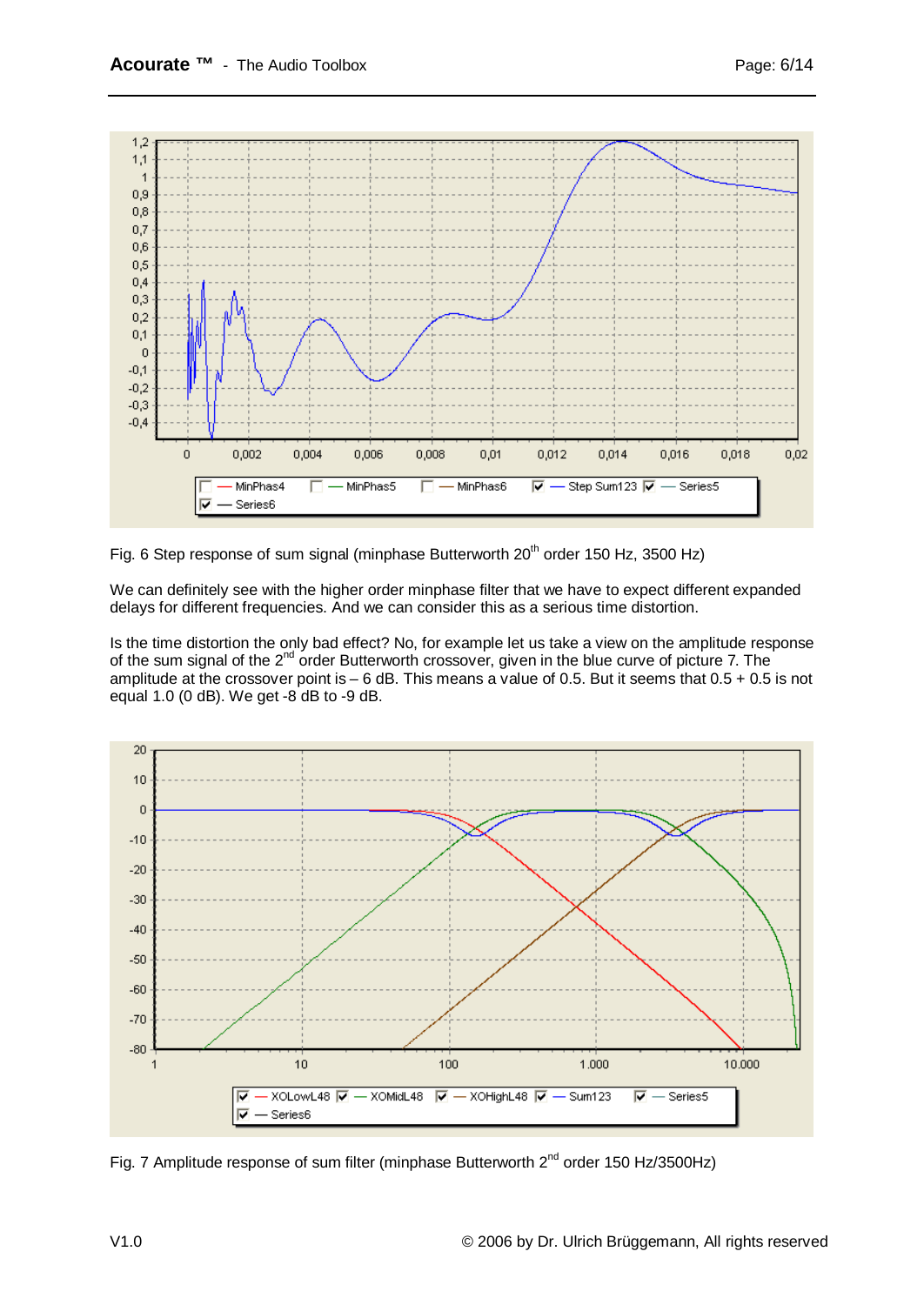The reason is that we add two signals of the same frequency but with a different phase. In the best condition we can get the desired 0 dB, but in the worst condition two signals with identical frequency can even cancel each other. This is not the case here because the phase shift is not 180°. But in any case we do not get the expected straight frequency response.

**Conclusion**: Minphase crossovers have disadvantages. Different type of minphase crossovers have different type of disadvantages. With higher filter orders the behaviour gets worse. This has lead to the preference of low order filters. But also low order minimum phase filters result in time distortions. The different frequencies are played at different times. Is it a wonder that we have a never ending discussion about the quality of speakers? **Please note that we have discussed here only the crossovers with the assumption that the drivers and the speaker cabinet behave perfect** !

#### **2. Delayed Minimum Phase Crossovers**

The pictures 2-4 show the peaks of the pulse responses at the positions at sample 74, 3 and 0 for lowpass, bandpass and highpass. Thus they are at different positions. An idea is to apply some delay for the bandpass and the highpass to bring all peaks together. So the idea is that the sum will have the highest value at position 74 and we get closer to a Dirac behaviour. This situation is shown in the next picture. It has been created with Acourate by insertion of 71 zero samples at the begin of the bandpass time domain signal and by insertion of 74 zero samples at the start of the highpass signal.



Fig. 8 Pulse responses of bandpass and highpass with shifted peak positions

The next picture shows the resulting step response of the sum of the pulses (blue curve). Also shown are the step responses of the crossover filters. We can see that the step response still is far away from looking good.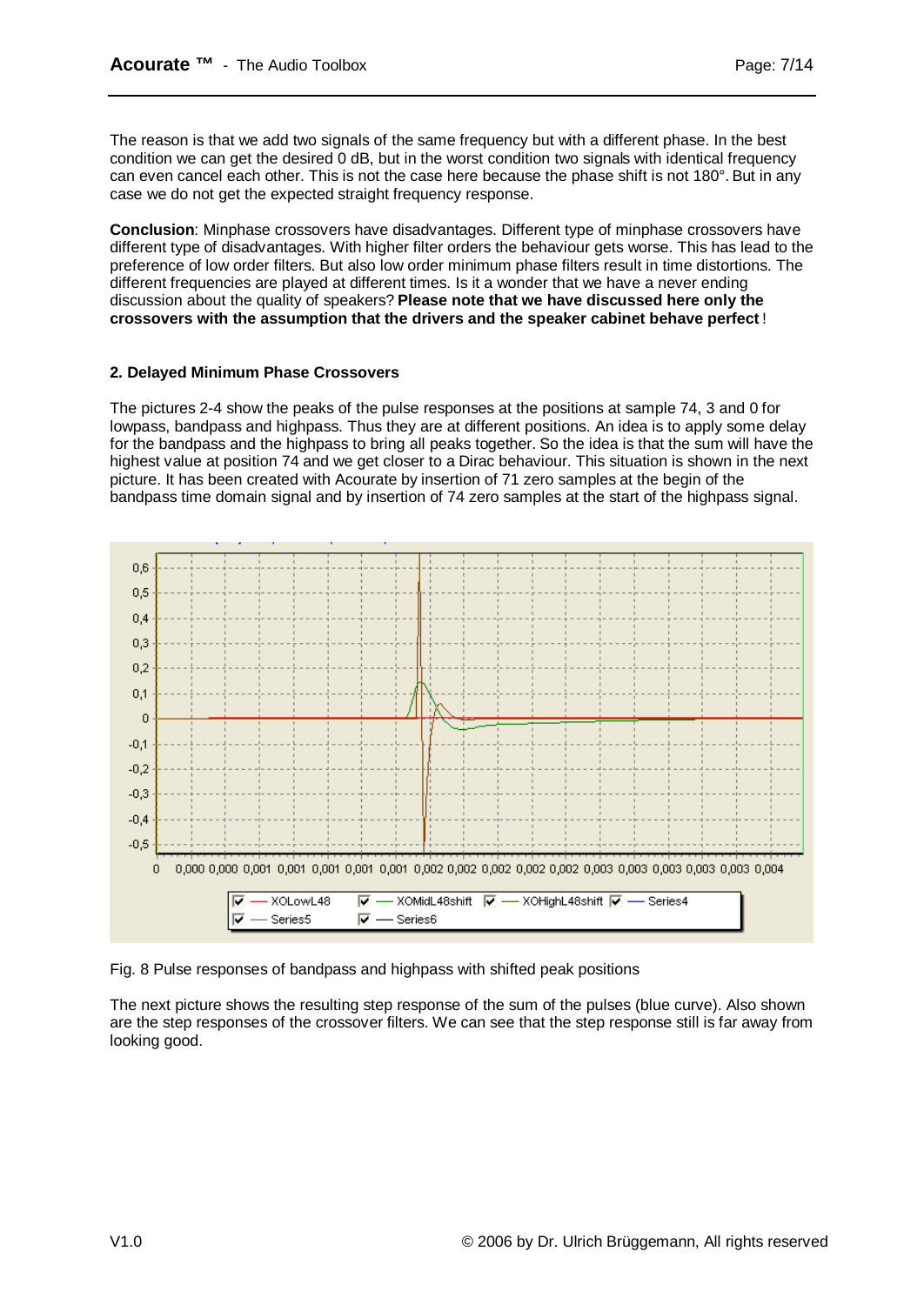

Fig. 9 Step response of added crossover filters with shifted peak positions

And we can already feel that the amplitude response also is not flat under these circumstances. In reality is has got even worse !



Fig. 10 Amplitude response of added crossover filters with shifted peak positions

**Conclusion**: The trick of simply using additional delays does not help. Of course now we can try to apply other modifications. So e.g. you can look for the proposals of Le Cléac'h. But we already feel that this will only give suboptimal solutions.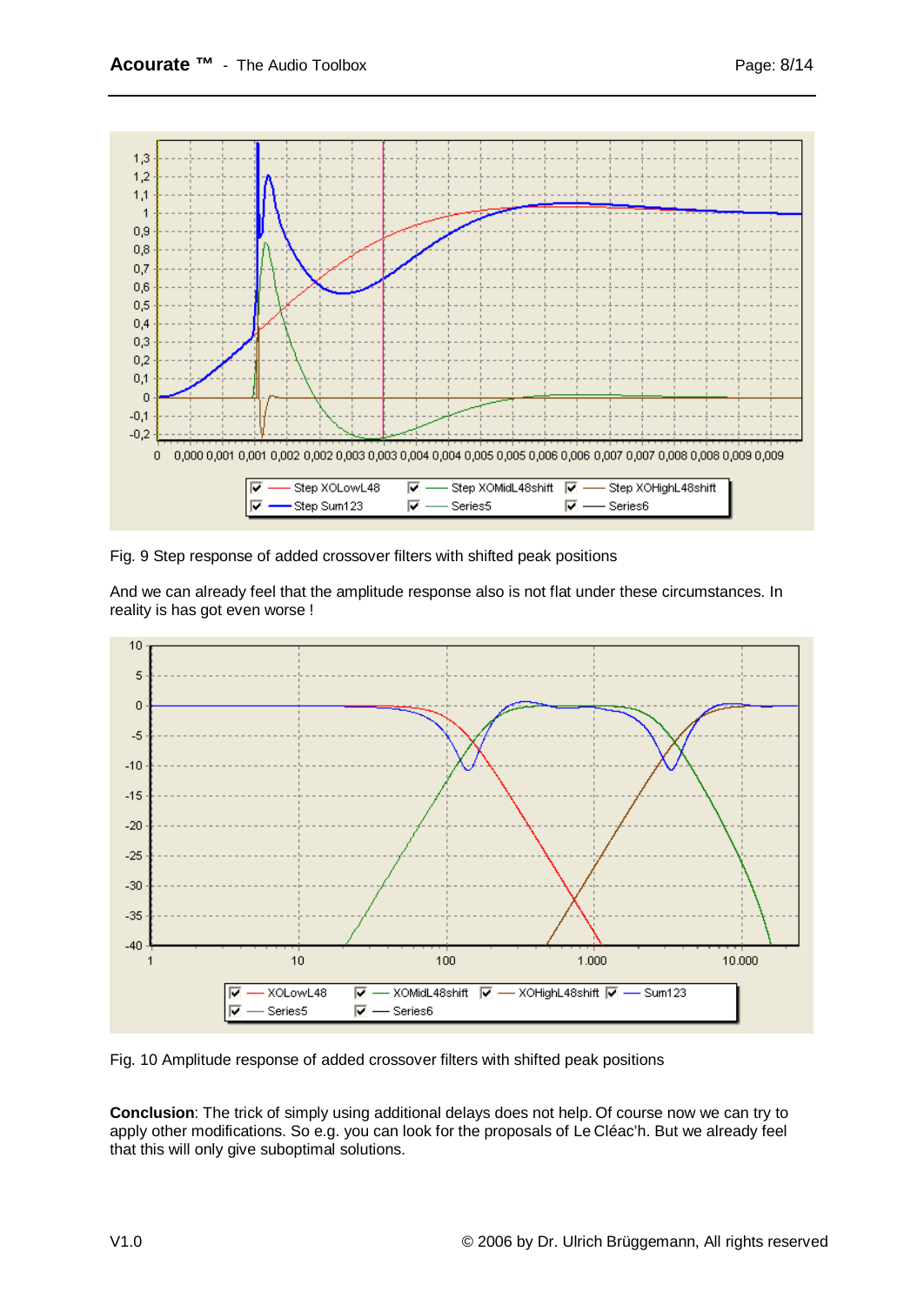#### **3. Linear phase crossover filters**

The previous two chapters show that minimum phase crossovers will not give perfect results. So we think about another solution. What we expect is a perfect addition of the crossovers resulting in a Dirac pulse. Then we have the 1:1 transfer and our crossovers behave together like the famous piece of wire.

Let us look at  $2<sup>nd</sup>$  order Butterworth filters with the same corner frequencies as in the previous chapters but now created by Acourate. These filters show linear phase crossover filters. Linear phase filters show a symmetric behaviour. The peak is in the center.

The centered peak of course has some important properties: we will get a delay. In our example with 65536 filter taps we will get a delay of 32768/samplerate seconds, e.g. at 48 kHz samplerate the overall delay is about 0.683 seconds. This is no problem if we have the sound without being accompanied by pictures (video). If we listen to music only the delayed playback doesn't matter. (Remark: also in case of video a solution is possible. We have to accept compromises and to take mixed phase filters. They also allow a perfect addition but we will have restrictions on the filter slopes. Another solution is to delay also the picture, but this is considered to be difficult. And finally a solution is to simply accept the minphase crossovers as the ear becomes much less critical if the eye is concentrating on the picture).

More important with a linphase filter is of course the question about the pre-echo or pre-ringing. If our ears will detect it then we will not accept linear phase filters. And this property of a linear phase filter is quite often be questioned and discussed. Let's see.



Fig. 11 Pulse responses (lowpass – red, bandpass – green, highpass – brown) of a  $2^{nd}$  order linphase Butterworth filter with corner frequencies 150 Hz, 3500 Hz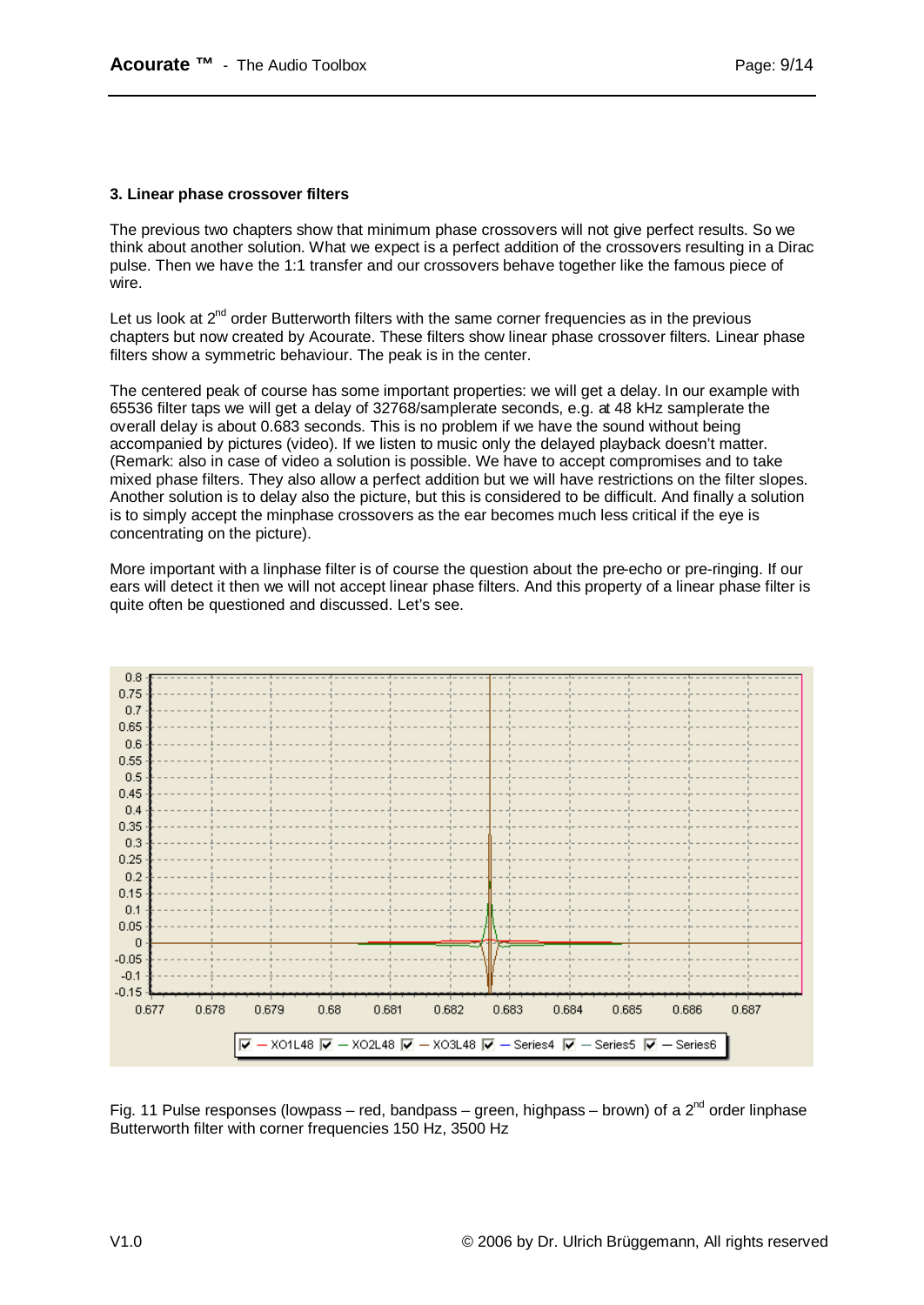



Fig. 12 Amplitude responses of the Acourate  $2^{nd}$  order linphase Butterworth crossovers But now we are interested in the behaviour of all three crossovers together. How to they add together?



Fig. 13 Step responses of the linphase crossovers including the sum (blue curve)

The three crossovers add to a Dirac pulse and thus the step response shows the behaviour that we wish. Please note that the lowpass shows an overshoot. But it is compensated by the bandpass. And this is valid at any time. The filters compensate each other so that the sum is perfect.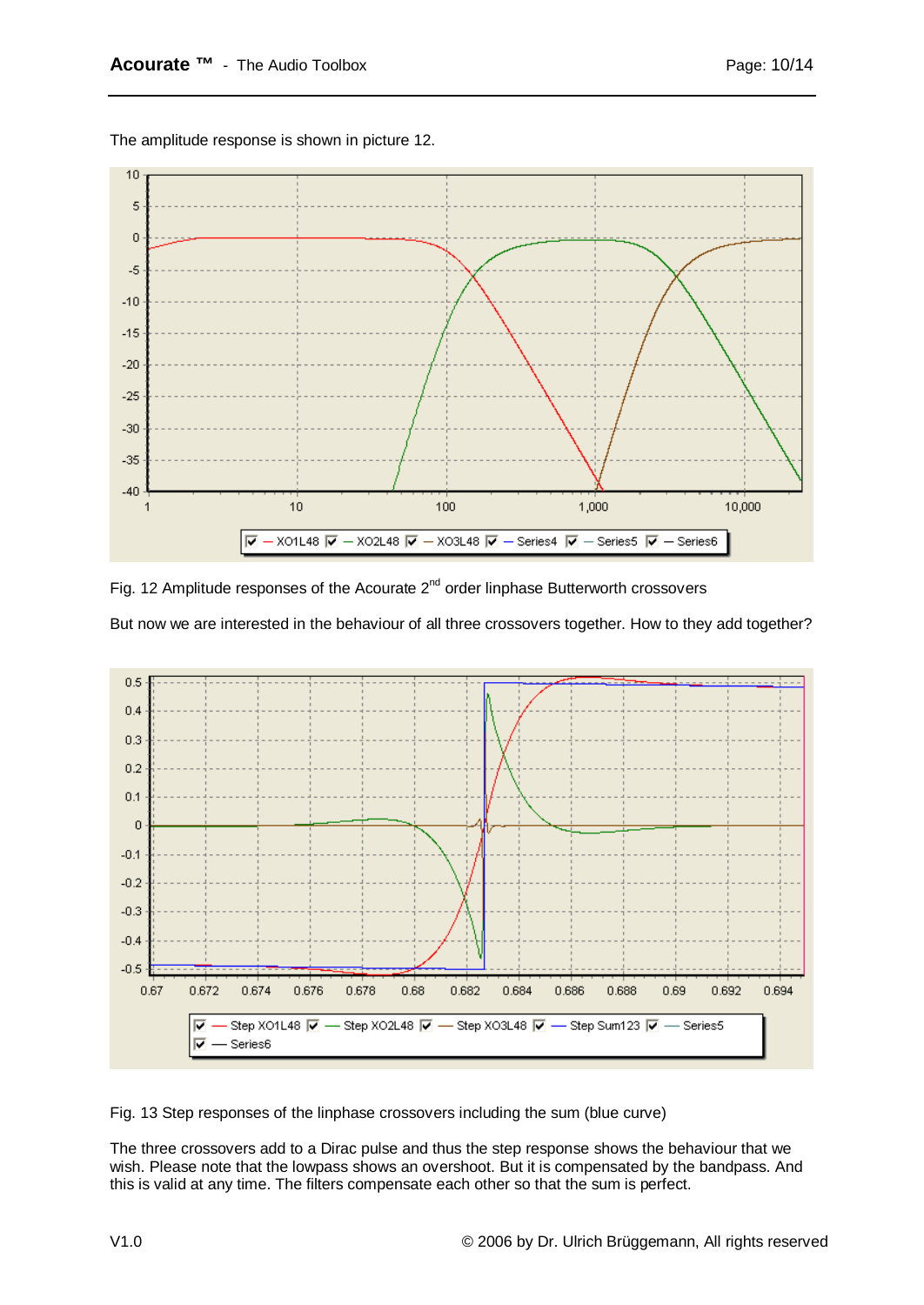

If the sum is ok then also the amplitude response should look fine:

Fig. 14 Amplitude response of the added crossovers

**Conclusion and discussion**: With the linear phase crossovers generated by Acourate we get a perfect behaviour. The crossovers add up to a Dirac pulse. So we have reached a first goal in our speaker optimization. Based on the thought experiment with assumed perfect drivers we can concentrate on the behaviour of the crossover filters themselves. And it can be shown that linear phase filters allow us to reach the desired function.

Are Butterworth filters the only possible filters? NO. We can design filters with different shapes and they all fulfil our goal. Examples (the same corner frequencies are taken):

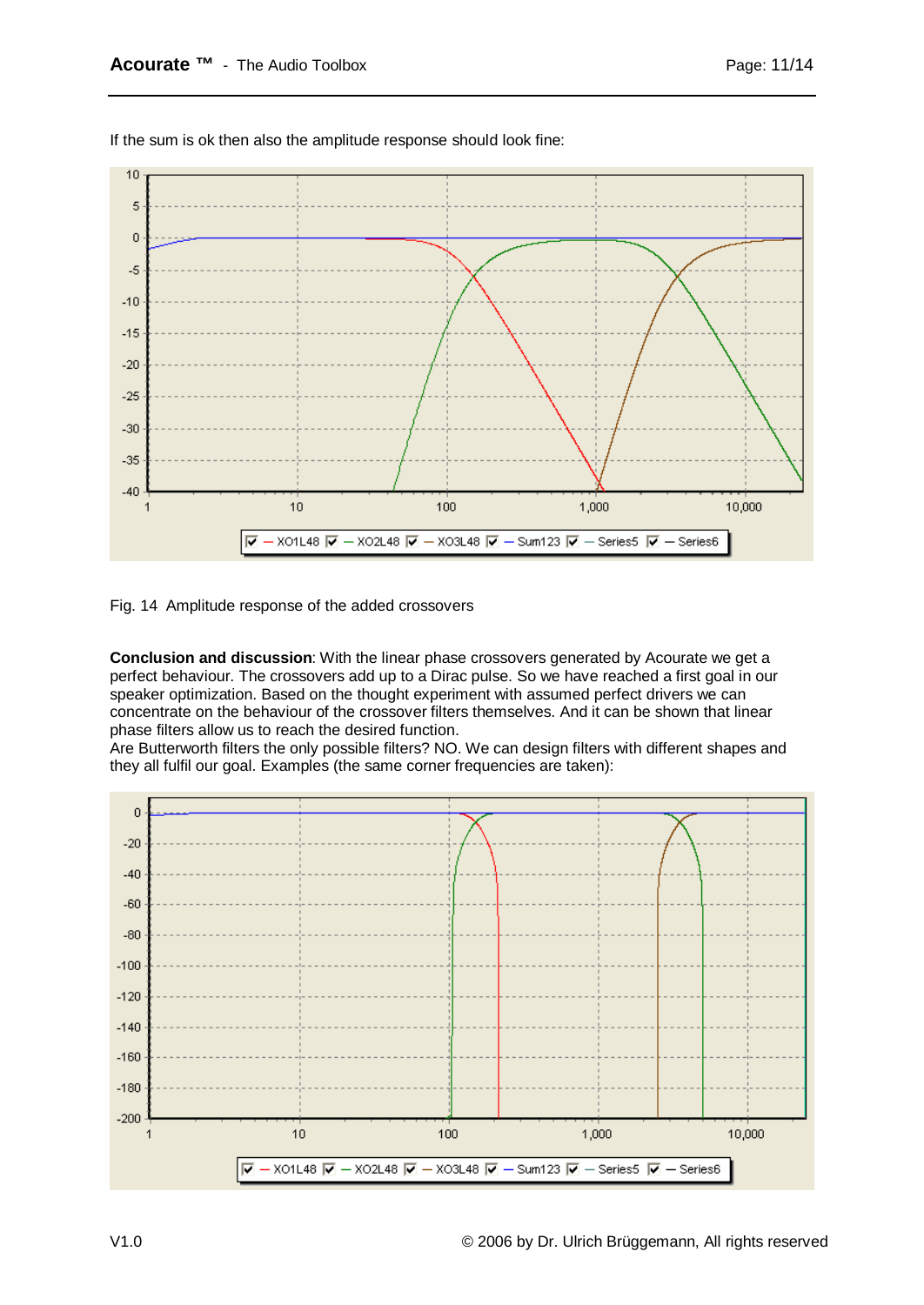

Fig. 15 Amplitude response of a  $2^{nd}$  order linphase Neville-Thiele crossover (please note the STEEP slopes)

Fig. 16 Step response of the NT filter according to Fig. 15.

Of course the steep slope of the NT filter (that is perfect if we really want to separate our driver from certain frequencies, e.g. resonances of metal membranes) shows more ringing. But the sum is still perfect.



Fig. 17 Amplitude response of a R-Bessel filter of order 40.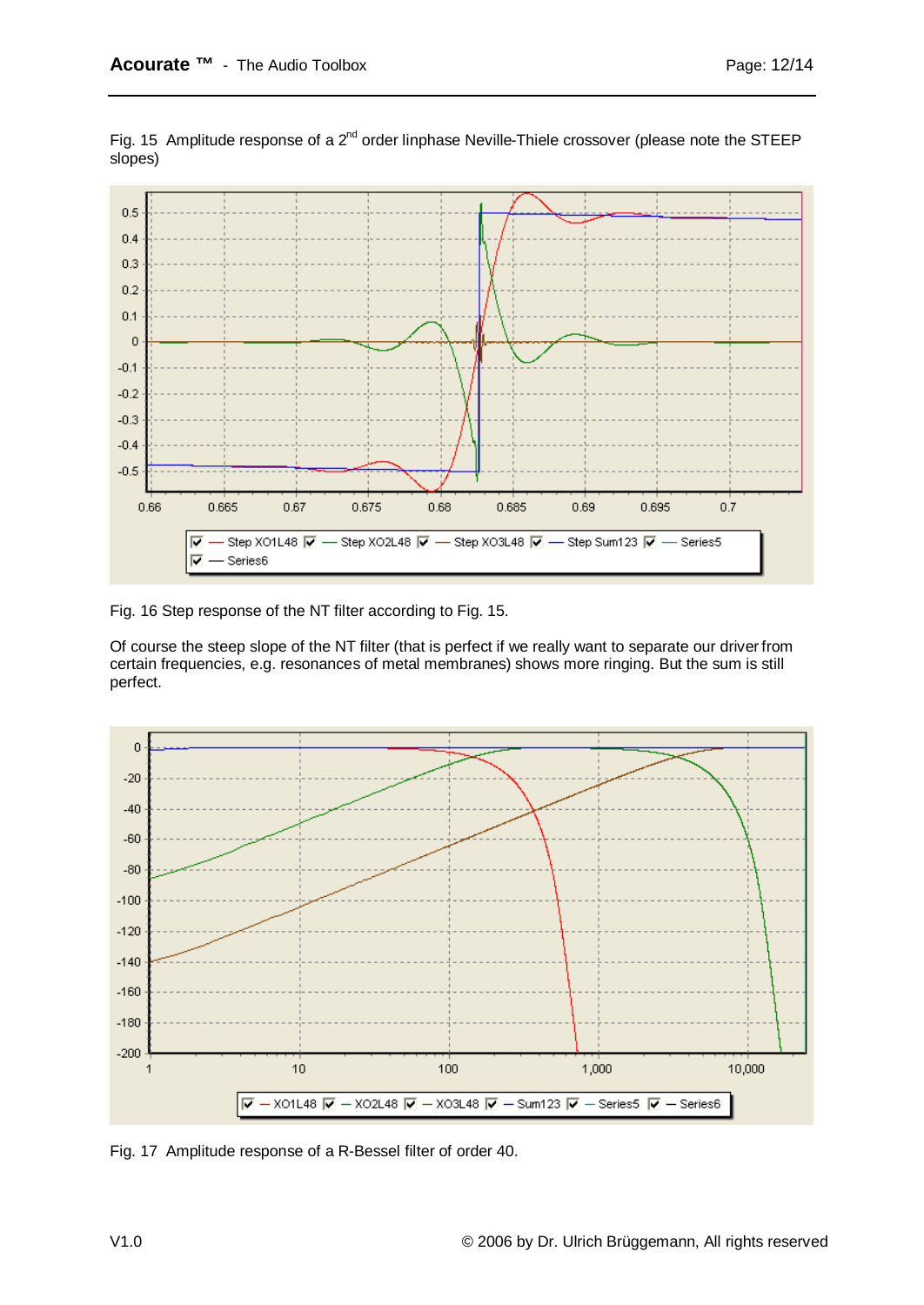

Fig. 18 Step response of the  $40<sup>th</sup>$  order R-Bessel filter

Our example in picture 17 and 18 shows a Bessel filter of type R. This means that we have a steep slope at the right side of the crossovers. The left side always has the order 2. This is a property of the Bessel filter. A remarkable property can be seen in the step response picture. We do not have any overshoot in the lowpass despite of the high order !

## How is this all achieved? Why do we always get our perfect step response?

We can simply do something that is much more difficult to achieve with passive crossovers: we can use the method of subtraction. If we subtract our first digitally generated crossover from the Dirac pulse then the rest defines a remaining part. And we can create a next crossover and subtract this again. By this way we get all our crossovers and of course they will in return add perfectly to our Dirac pulse. You should think about how to achieve this with passive analog components only.

## Can the subtractive method also get applied for minphase filters?

 Acourate will allow you to play with this and to study the result (Acourate is intended as an audio toolbox and not as a one button solution). You will find that you can do it but the amplitude responses will look very weird. The linear phase approach shows a much better behaviour. But it is also possible to create mixed phase filters by making some compromises (especially regarding steep slopes). The mixed phase filters have much less delay. So a delay down to about 60 ms should be possible. If you do listen to music only then time is not important and thus linphase filters are preferable.

## **A final important question in this whitepaper:**

#### **All the discussion is based on the assumption of having perfect drivers. But speaker drivers are not perfect. Is the approach shown here still valid?**

YES. Let us consider a bandbass. We have to expect that in the passband our driver should already behave well. In the transition area and in the stopband the driver has less influence, especially in the stopband as the driver should simply spoken get no signal to play. So the crossover has to be selected so that the good properties of the driver are used ! If the driver does not have a good behaviour we should not use it.

The goal is to select the driver's frequency range where the driver behaves well by nature (its own physical properties). Then only some small non-perfect properties have to be corrected (e.g. a